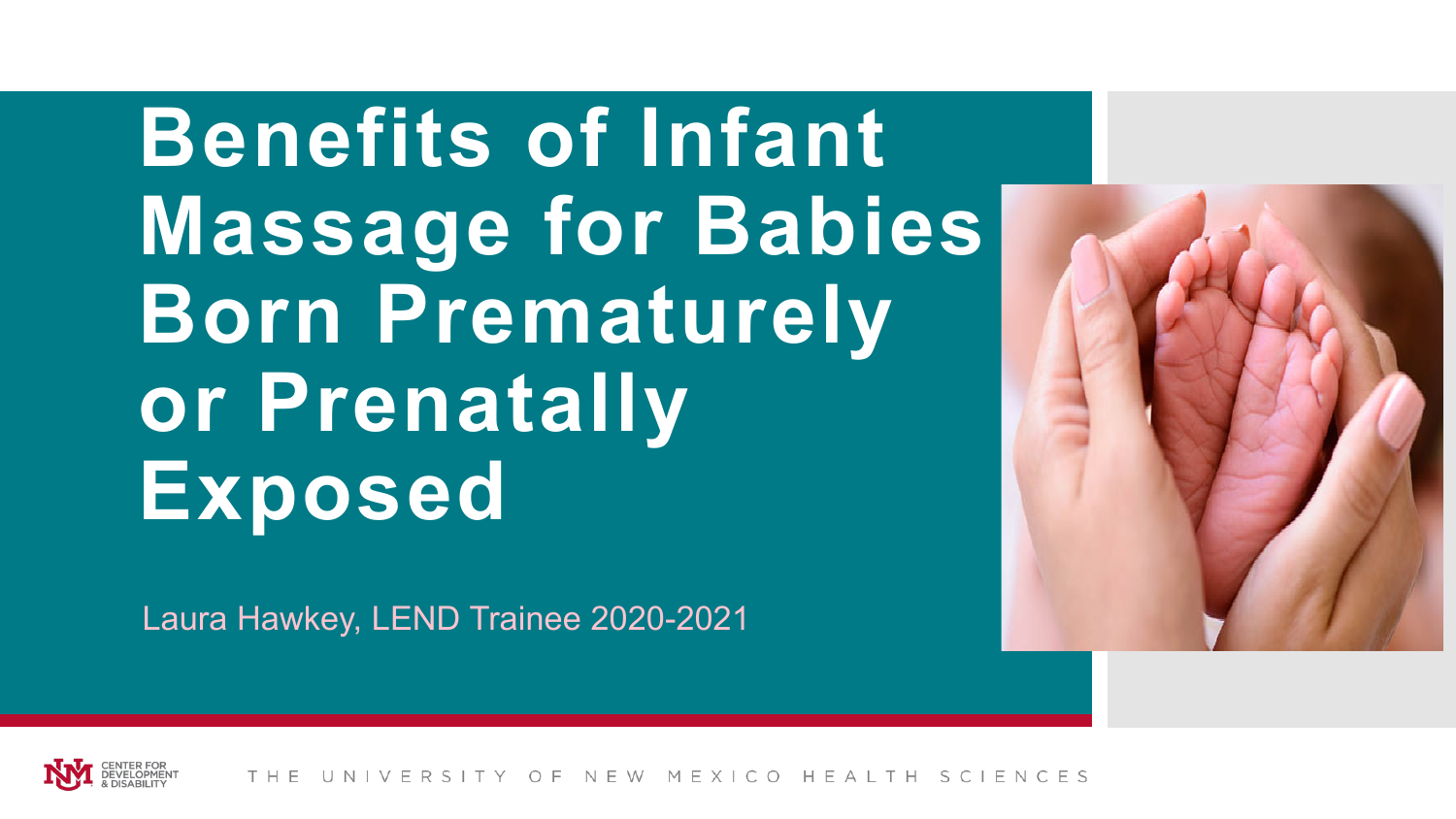## *LEND Competencies*

- Competency 1: Family-Centered/Culturally Competent Practice:
	- 1.8: Identify and apply family centered care principles in a clinical setting
	- 1.9: Identify family centered-practices in the community and services setting
- Competency 5: Research & Critical Thinking:
	- 5.1: Critically review literature

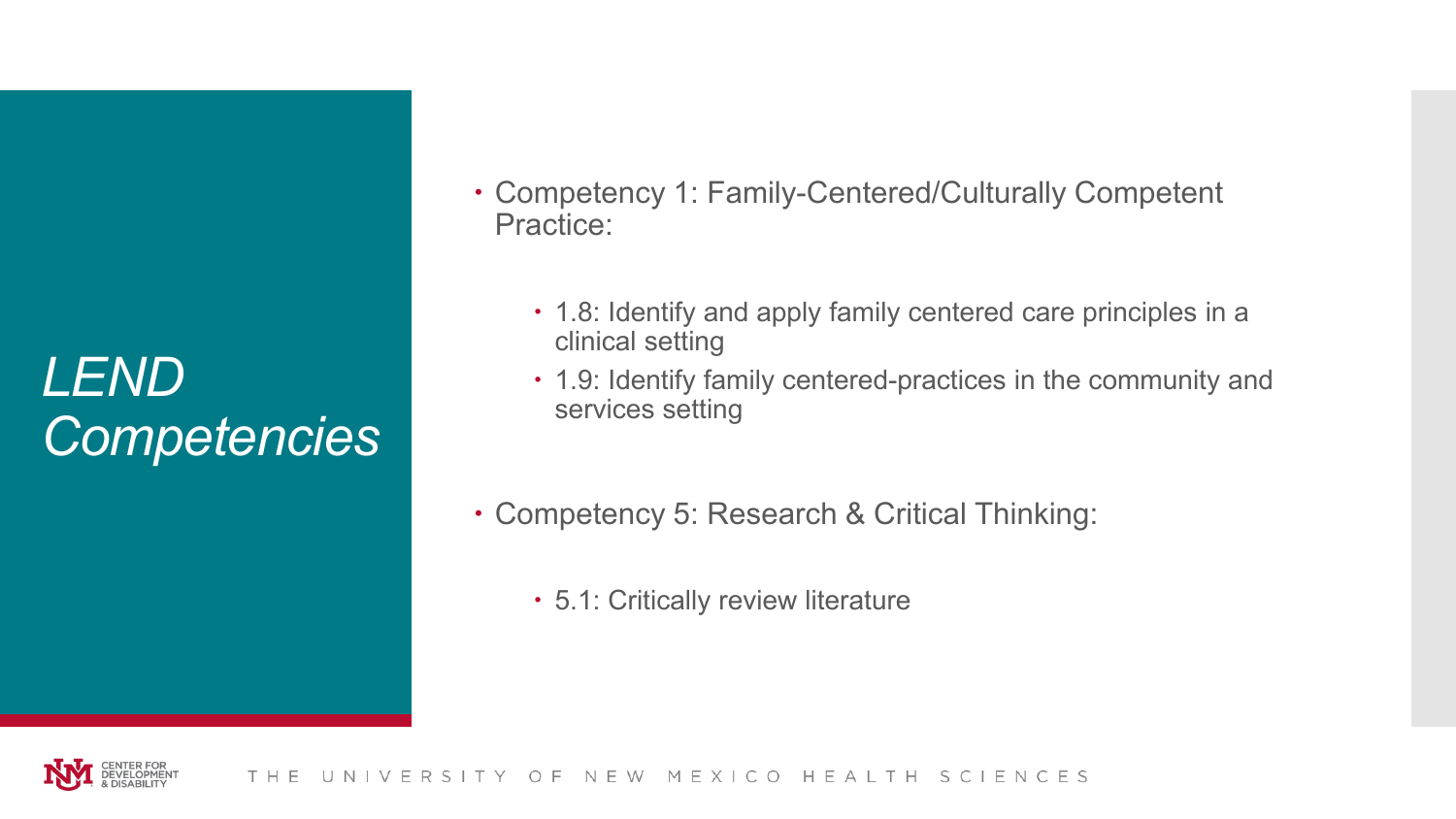# **Capstone** Question…

 $\cdot$ Is infant massage beneficial for babies born prematurely or prenatally exposed?

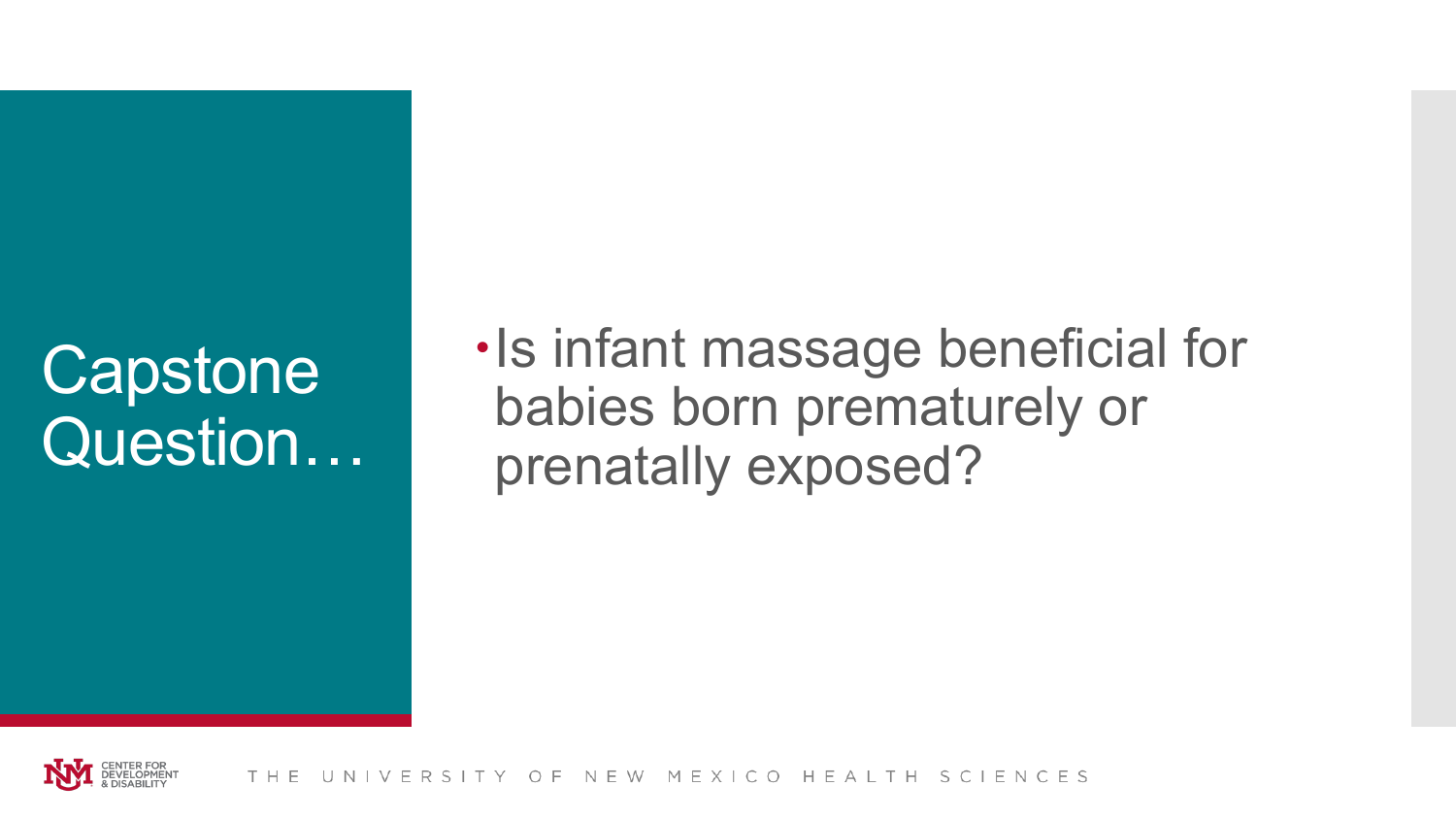*A Brief History of Infant Massage*

- "Neonatal massage has a long and varied history. The first recorded episode of neonatal massage is thought to have occurred during the height of the Egyptian empire. There is also documentation of massage in China as early as 2760 BC. Many far eastern cultures massage infants today as an integral part of mother, having passed this practice down for generations. Infants in Nigeria, Uganda, Fiji, New Guinea, Venezuela, and others are routinely massaged for the first several months of life.. However, Infant massage is a relatively new modality in North America" (Mainous, Rosalie O. 2002).
- $\cdot$  Infant massage in the United States can be traced back to the 1970s when a woman worked at an orphanage in India (McClure, Vimala 2017).

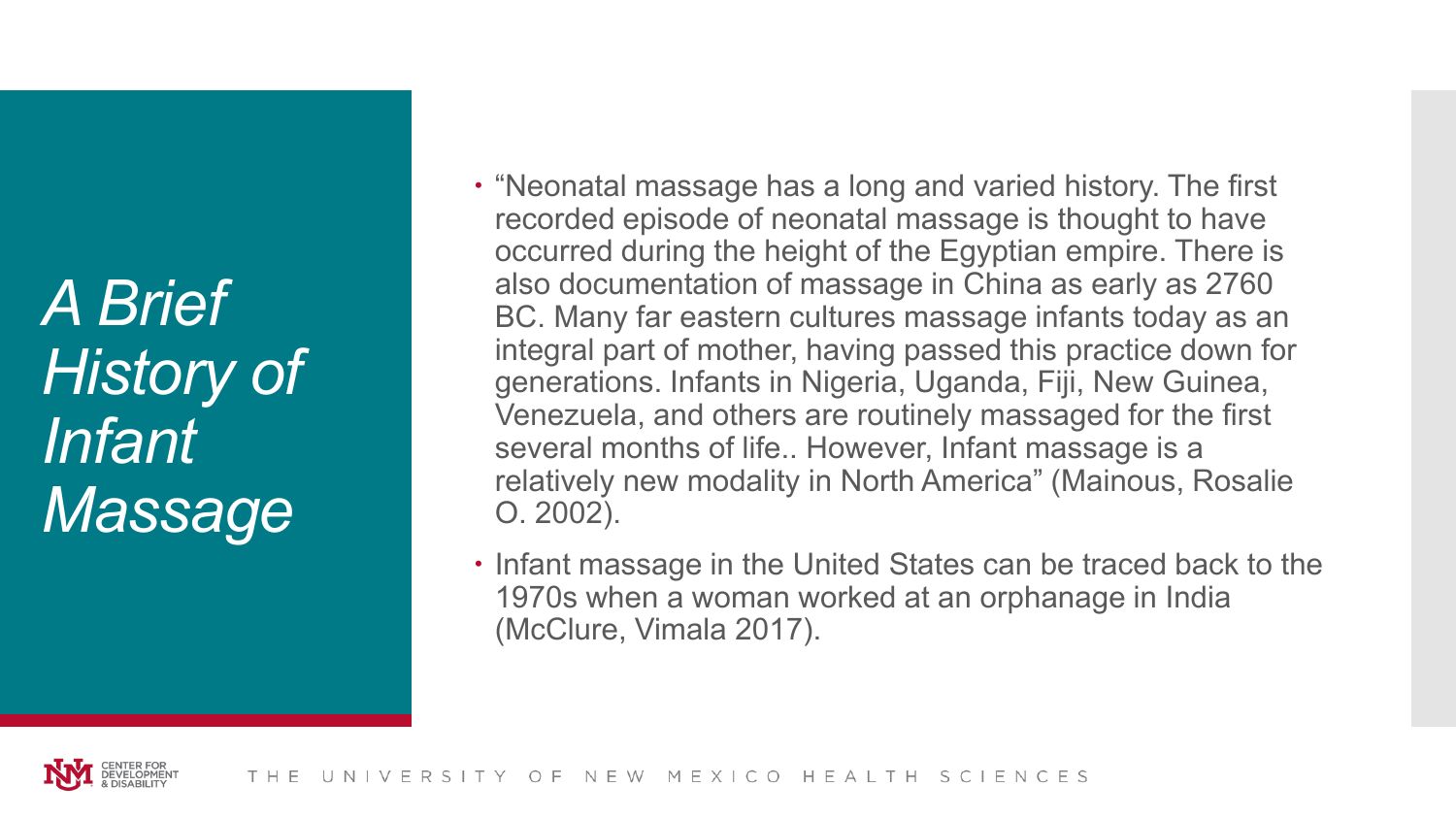*Infant Massage in the West*

- Infant massage is only practiced in 38% of NICUs (Field, et. al. 2010).
- Despite increasing popularity over the years in the West, instruction or information about infant massage may be difficult to obtain (Neonatal Skin Care & Toxicology)
- Infant Massage USA touted reaching 20,000 families since 2005, which equals approximately 1,250 per year
- Lack of infant massage studies (recent, uniformity/consistency in implementation).

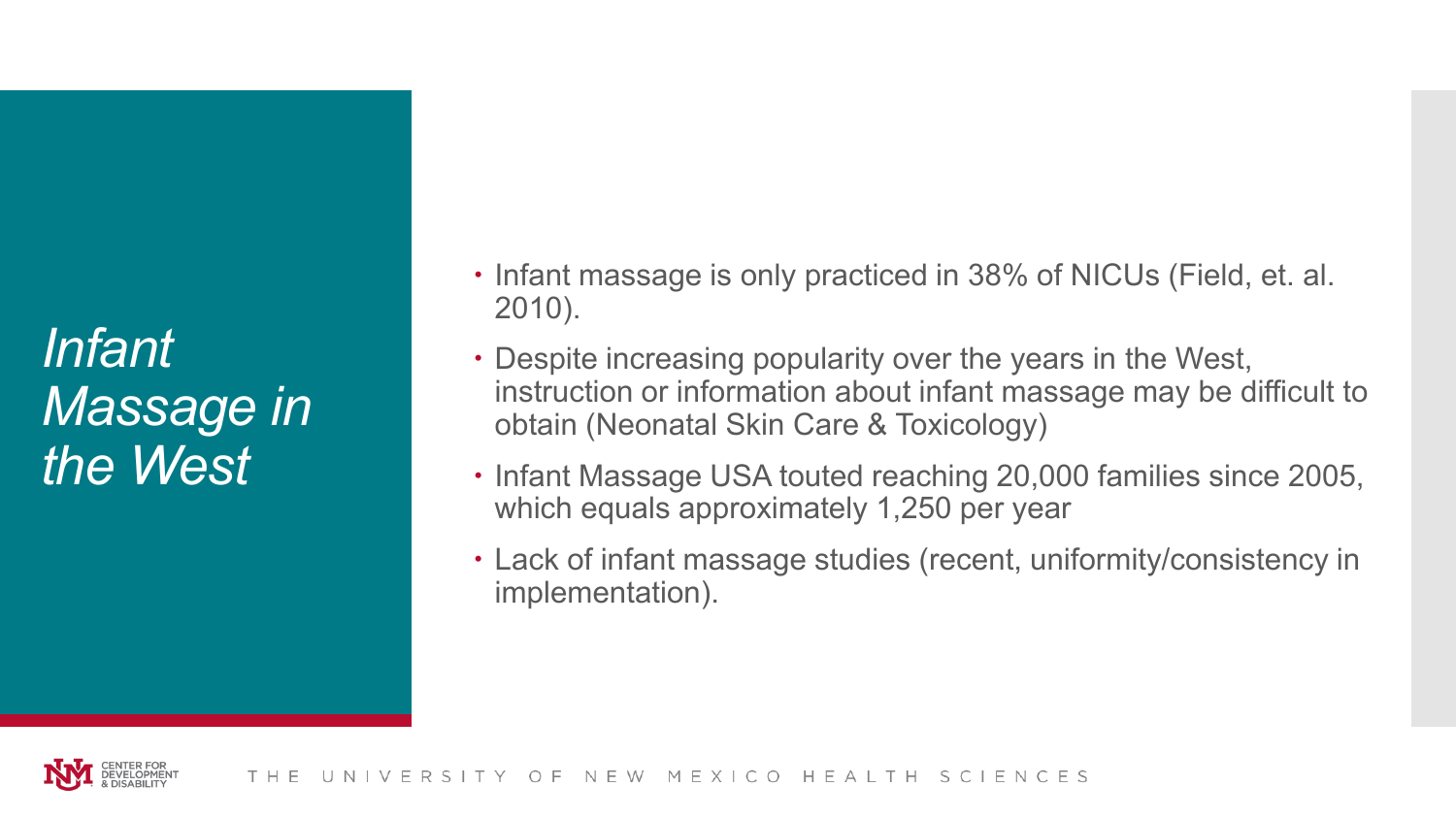*Weight Gain in Premature Infants*

- *Massage Therapy by Mothers & Trained Professionals Enhances Weight Gain in Preterm Infants, Sari Goldstein Ferber, David Kohelet*
	- 57 mothers & infants recruited from 3 medical centers
	- Factors that excluded infants from the study include: severe medical conditions, birth weight, infant's age
	- Information sought to determine:
		- Does infant massage help premature babies gain weight, as concluded in several other studies?
		- $\cdot$  Is there a difference in findings if infant massage is performed by mothers or providers?

Ferber, Sari Goldstein, Kuint, Jacob, Weller, Aron, Feldman, Ruth, Dollberg, Shaul, Arbel, Eliana, and Kohelet, David. (2002). Massage therapy by mothers and trained professionals enhances weight gain in preterm infants. *Early Human Development, 67*(1-2), 37-

45.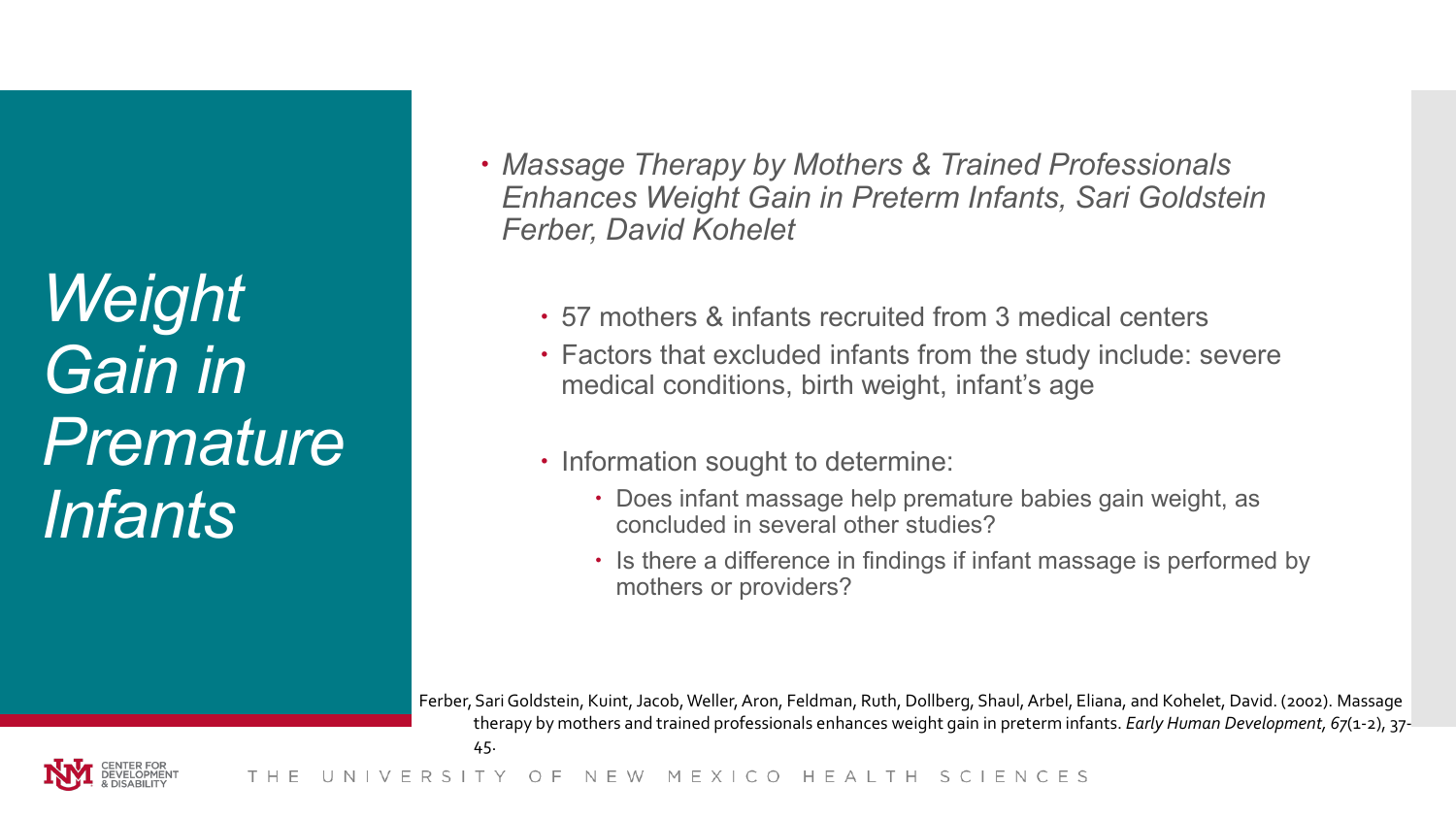*Weight Gain in Premature Infants*

• Subjects & Methods:

- Two treatments groups
	- One group received infant massage from mother
	- Second group received infant massage from provider
	- Control group, no infant massage
- Study occurred over a 10 day period
- Massage sessions were 15 minutes, 3 times a day, occurring the same time each day

Ferber, Sari Goldstein, Kuint, Jacob, Weller, Aron, Feldman, Ruth, Dollberg, Shaul, Arbel, Eliana, and Kohelet, David. (2002). Massage therapy by mothers and trained professionals enhances weight gain in preterm infants. *Early Human Development, 67*(1-2), 37- 45.

FRS MEXICO HEAITH SCIENCES

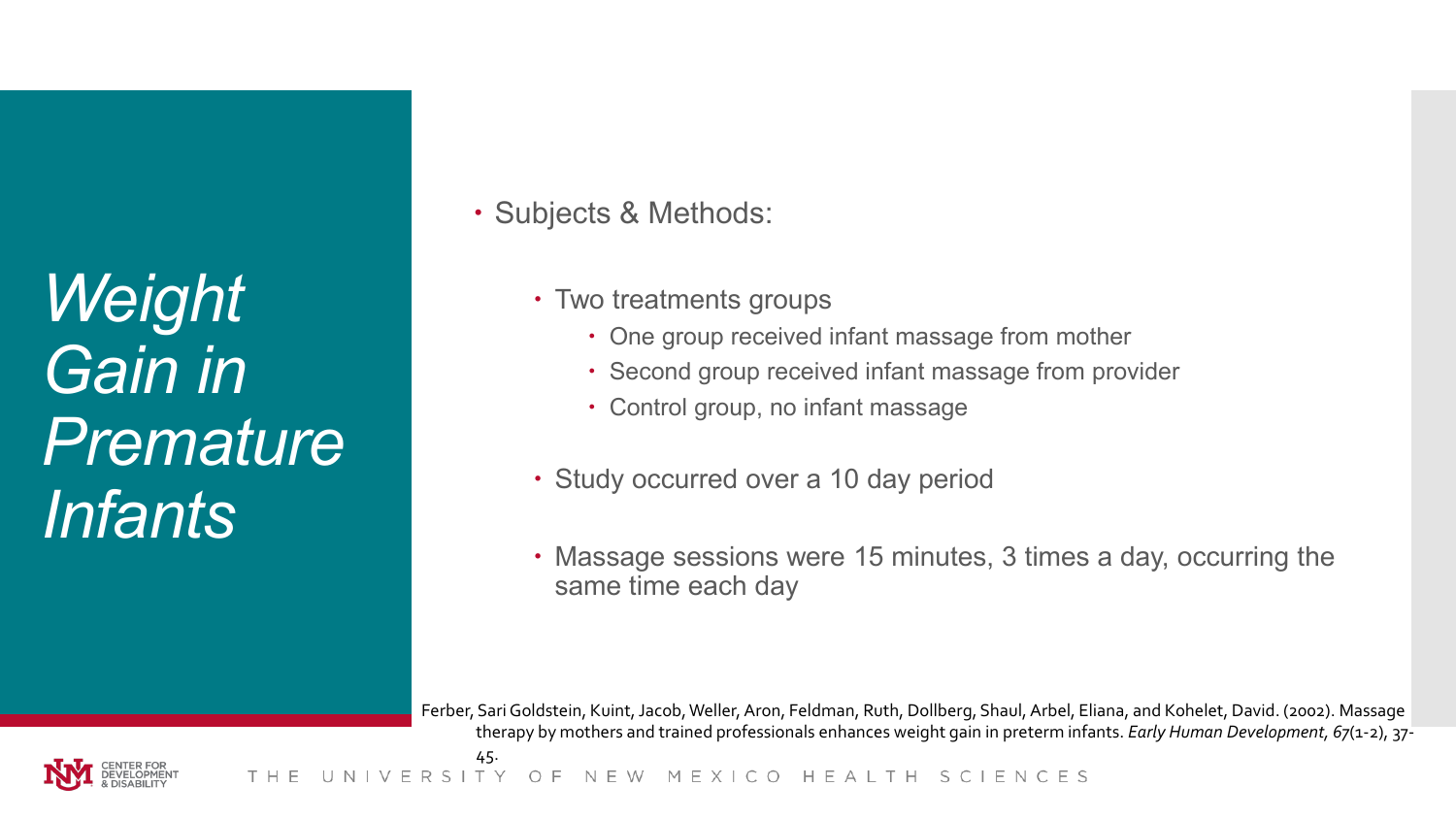*Weight Gain in Premature Infants*

Results & Discussion:

- Massaged infants had significant weight gain
- Both massage groups had similar outcomes
- Caloric intake appeared to be more efficient in both treatment groups
	- No difference related to method of feeding in all groups
- Massaged infants gained an average of 6-8 grams more a day
- Evidence that is doesn't matter who administers infant massage, as both groups had similar outcomes
	- Provides evidence that infant massage is effective for weight gain and the person providing the therapy is not as significant

Ferber, Sari Goldstein, Kuint, Jacob, Weller, Aron, Feldman, Ruth, Dollberg, Shaul, Arbel, Eliana, and Kohelet, David. (2002). Massage therapy by mothers and trained professionals enhances weight gain in preterm infants. *Early Human Development, 67*(1-2), 37-

MEXICO HEAITH SCIENCES N F W

45.

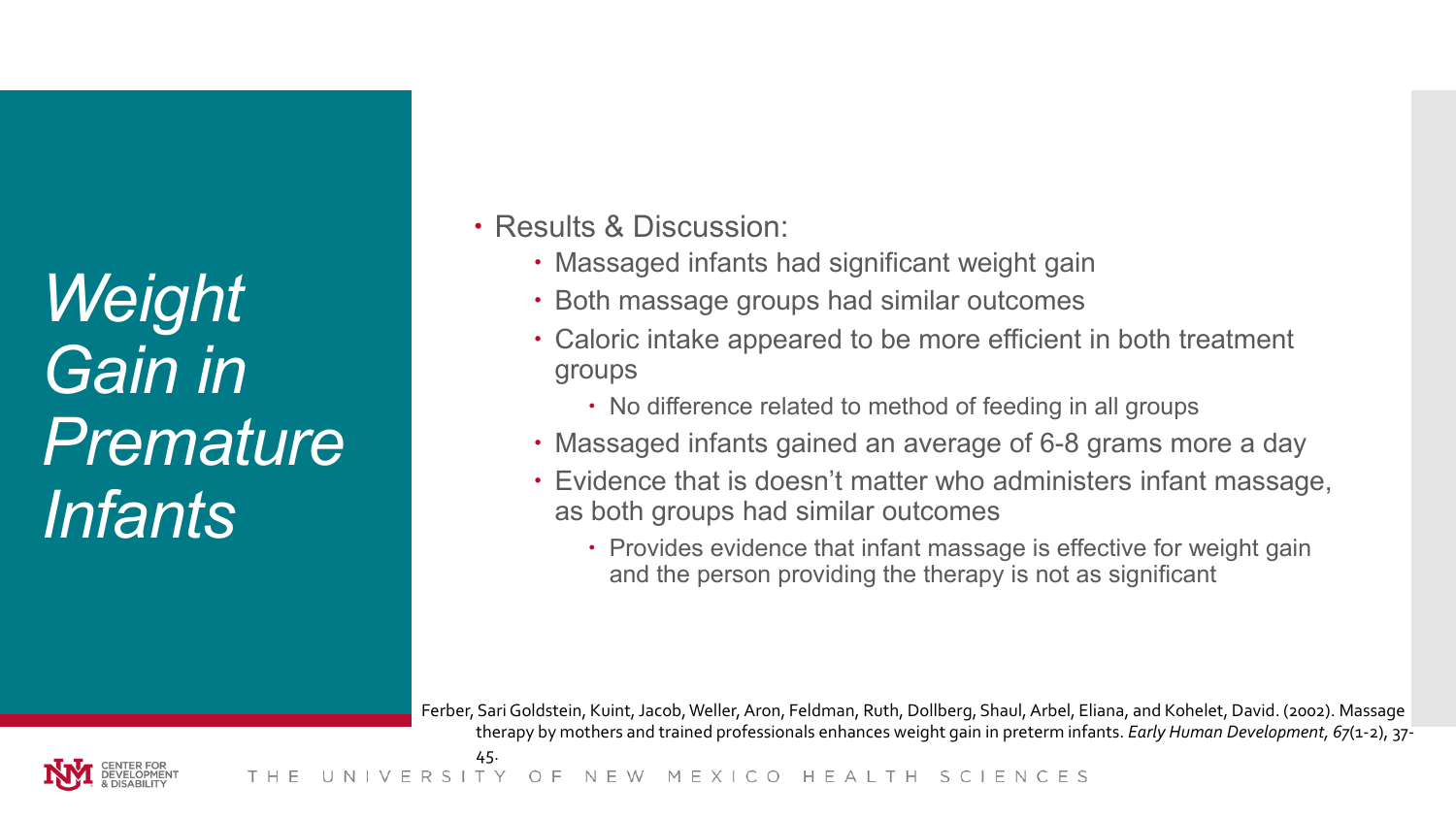*Stress Behaviors in Premature Infants*

*Preterm Infants Show Reduced Stress Behaviors and Activity After 5 Days of Massage Therapy, Maria Hernandez-Reif, et. al.*

• Participants:

- 36 infants in the study
- 18 infants in massage group, and 18 infants in control group
- Treatment Groups:
	- $\cdot$  Infants in massage group received three 15 minute massages daily, all administered at the same time of day. Altogether, 15 massage sessions were completed for each infant
	- The control group didn't receive massage therapy, but rather continued receiving standard NICU treatment as prescribed

Reif-Hernandez, Maria, Diego, Miguel, Field, Tiffany. Preterm infants show reduced stress behaviors and activity after 5 days of massage therapy (2007). *Infant Behaviors and Development, 30*(4), 557-561.

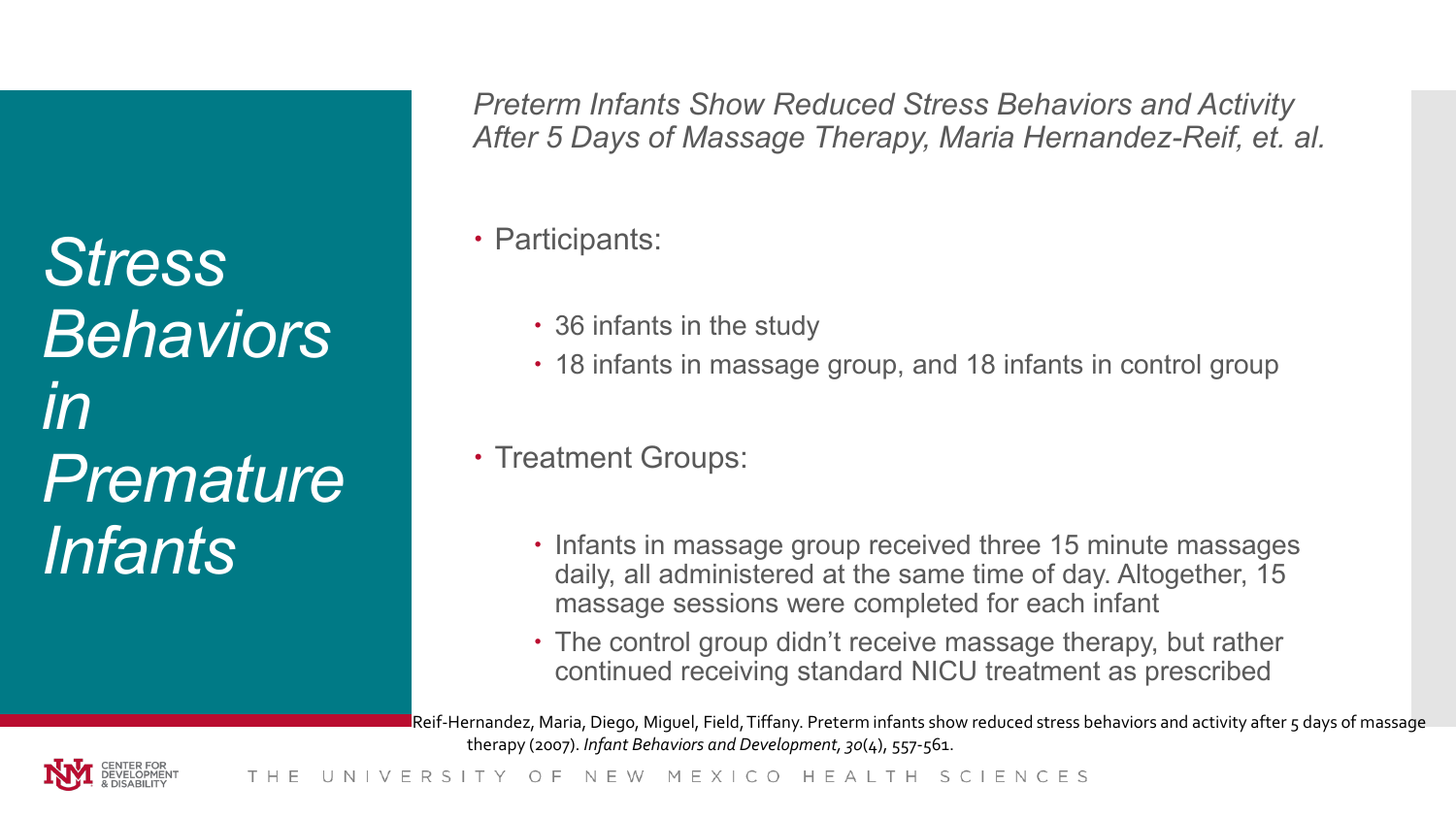*Stress Behaviors in Premature Infants*

• Behavior Observations:

- Researchers blind to group allocation observed infants for stress behaviors and activities (movement) on the first and last days
- Stress behaviors included crying, grimacing, yawning, sneezing, jerking arm(s)/leg movement, startles, and/or finger flaring
- Activity included: any movement of limbs, torso, or gross body movement of any kind

Reif-Hernandez, Maria, Diego, Miguel, Field, Tiffany. Preterm infants show reduced stress behaviors and activity after 5 days of massage therapy (2007). *Infant Behaviors and Development, 30*(4), 557-561.

NEW MEXICO HEALTH SCIENCES  $\cap$  F

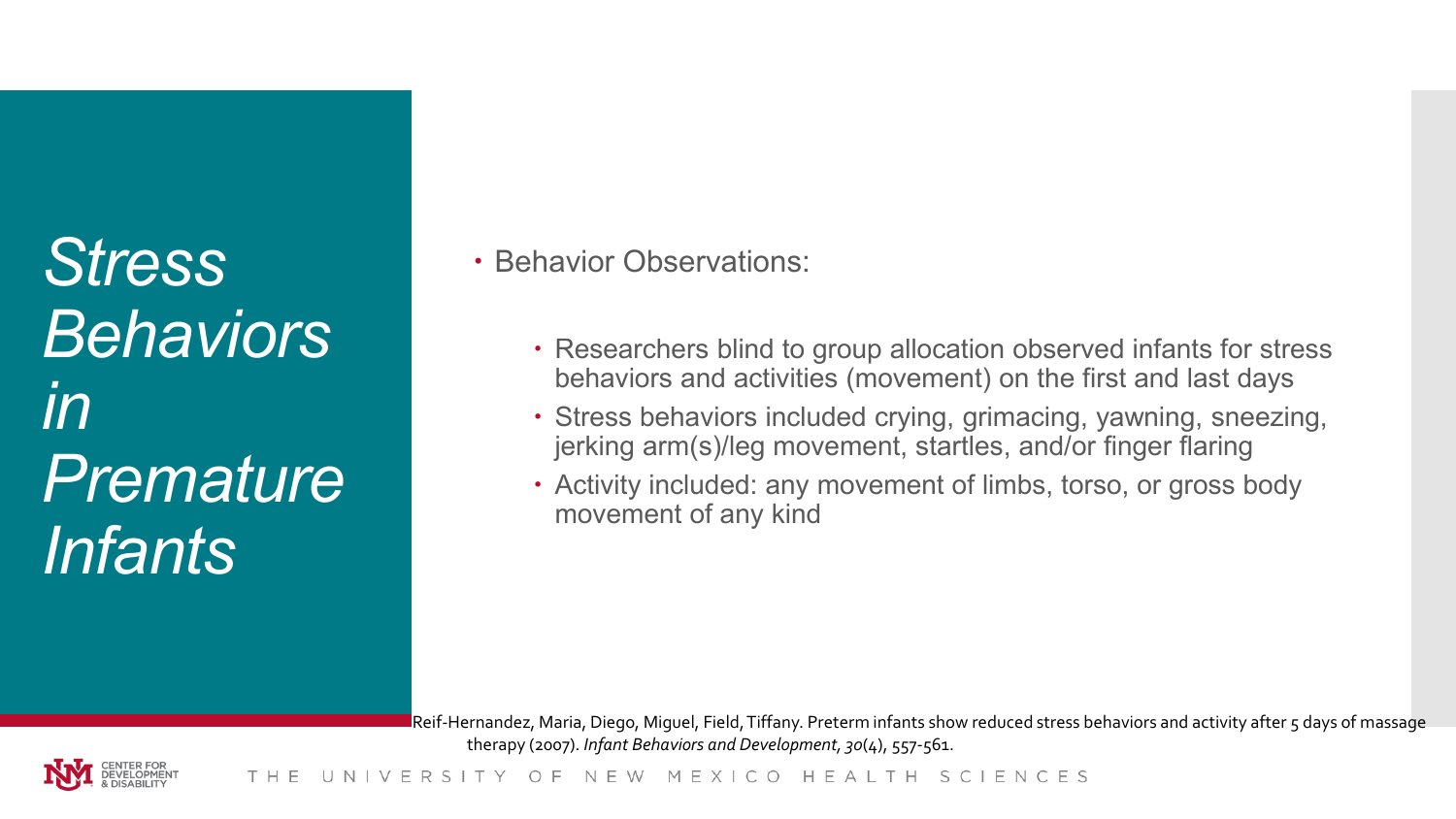Stress Behaviors on the First and Last Days for the Massage vs the Control Group



Movement on the First and Last Days for the Massage vs the Control Group



*Stress Behaviors in Premature Infants*



Reif-Hernandez, Maria, Diego, Miguel, Field, Tiffany. Preterm infants show reduced stress behaviors and activity after 5 days of massage THE therapy (2007). *Infant Behaviors and Development, 30*(4), 557-561.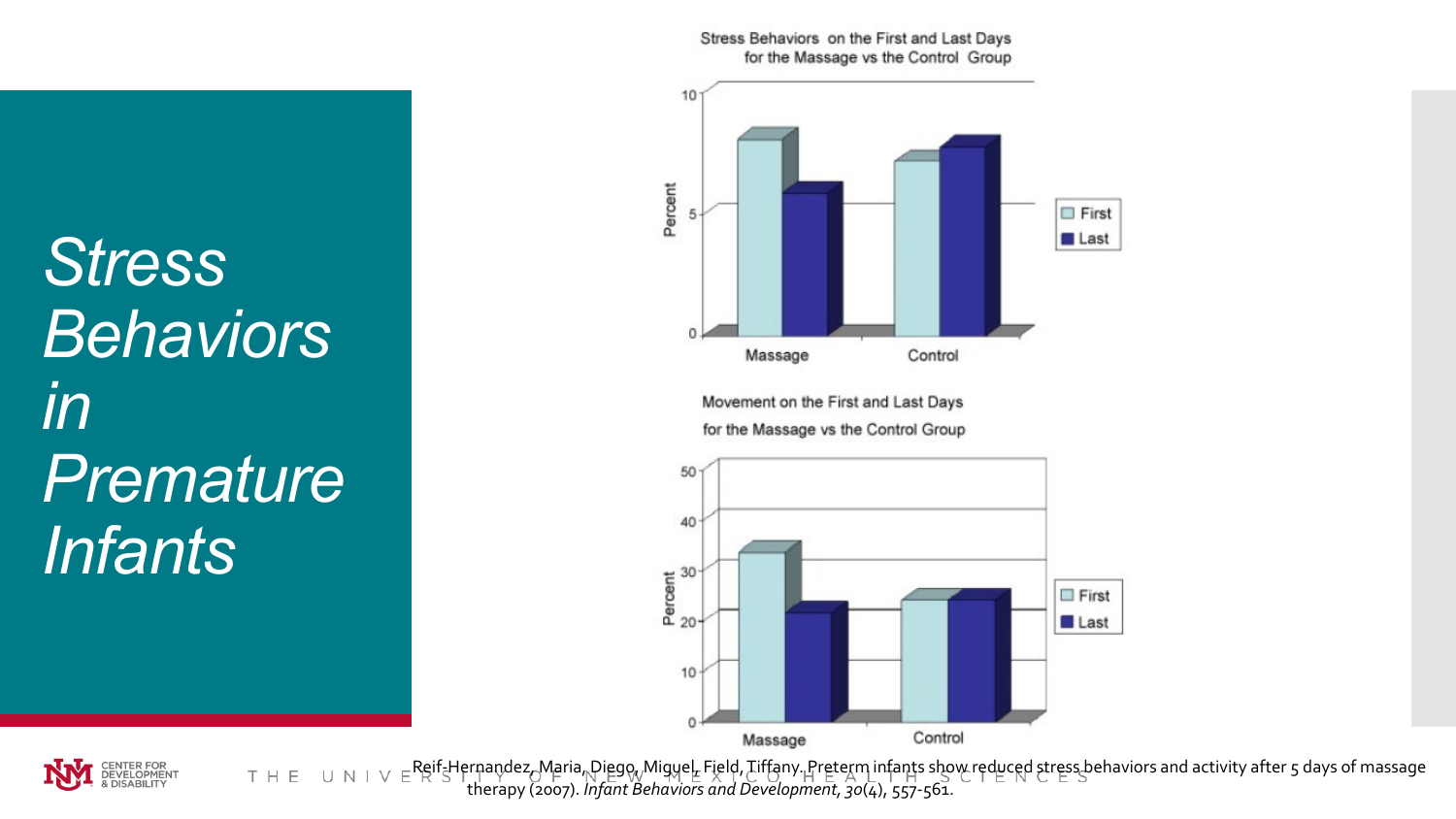*Stress Behaviors in Premature Infants*

Discussion:

- $\cdot$  Infants born preterm who require NICU care are exposed to many stressors, causing increased observable stress behaviors and movement/activity
- Reducing stress behaviors and movement is key, to lesson the risk of medical or developmental complications caused by chronic stress
- Infants receiving massage therapy showed less movement/activity and less stress behaviors, suggesting infant massage has a "stress-reducing or pacifying effect".

Reif-Hernandez, Maria, Diego, Miguel, Field, Tiffany. Preterm infants show reduced stress behaviors and activity after 5 days of massage therapy (2007). *Infant Behaviors and Development, 30*(4), 557-561.

NEW MEXICO HEAITH SCIENCES 0 F

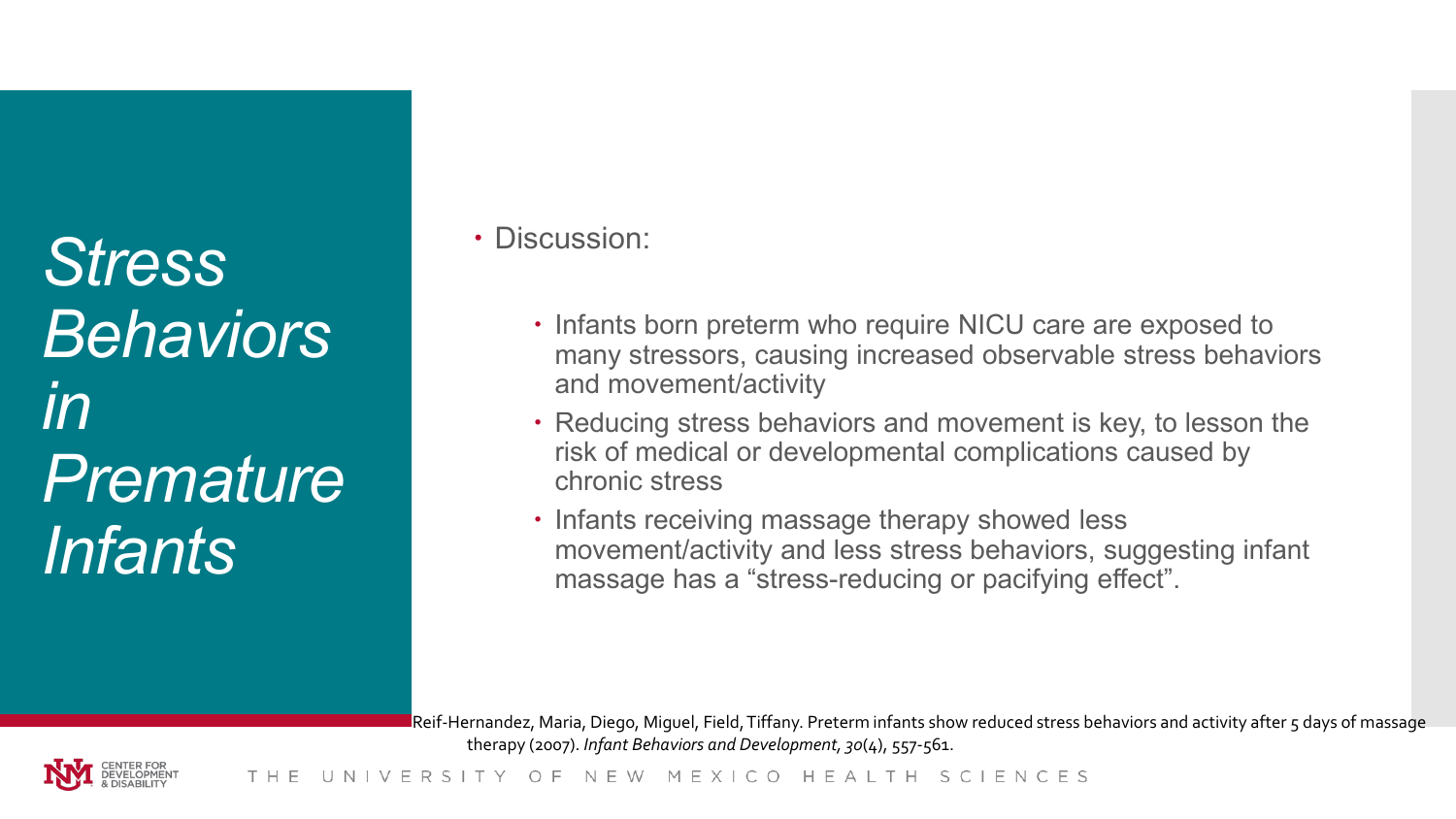*Infant Massage & Prenatal Exposure*

- Subjects/Eligibility Criteria:
	- 30 preterm infants exposed to cocaine in utero receiving care from NICUs
	- $\cdot$  <37 week
	- $\cdot$  <1500 grams
	- Positive urine or meconium screening for cocaine or maternal report for cocaine use during pregnancy
	- Infants were randomly assigned to massage group or control group (15 massage, 15 control)

Wheeden, Abigal, Scafidi, Frank, Field, Tiffany, Ironson, Gail, Valdeon, Chad, Emmalee, Bandstra. Massage Effects on Cocaine-Exposed Preterm Neonates. (1993). *Developmental and Behavioral Pediatrics, (14)*5, 318-322.

NEW MEXICO HEAITH SCIENCES THE

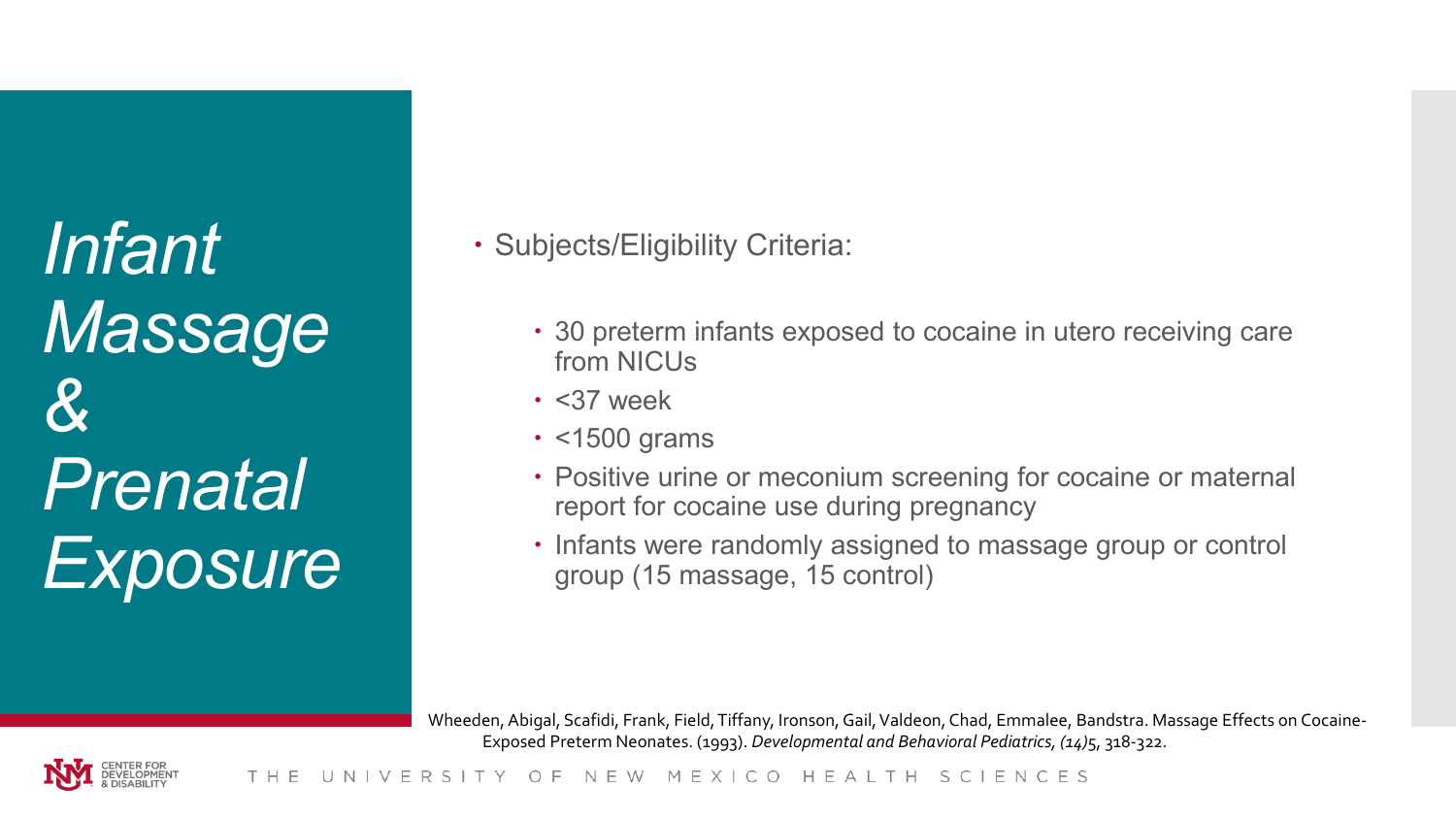*Infant Massage & Prenatal Exposure*

#### Procedure:

- All participants received standard NICU care despite group designation
- Infant massage provided for three 15-minute sessions a day, spanning 10 days

Data:

- Daily weight, caloric intake, number of feedings, frequency of urination/stooling, average respiration rate, heart rate, and body temperature, number of apneic episodes, and parental visits
- Obstetric Complications Scale (OCS), Postnatal Complication Scale (PSC), Newfoundland Scale, and Neonatal Behaviors Assessment Scale
	- Completed on first and last day of study

Wheeden, Abigal, Scafidi, Frank, Field, Tiffany, Ironson, Gail, Valdeon, Chad, Emmalee, Bandstra. Massage Effects on Cocaine-Exposed Preterm Neonates. (1993). *Developmental and Behavioral Pediatrics, (14)*5, 318-322.

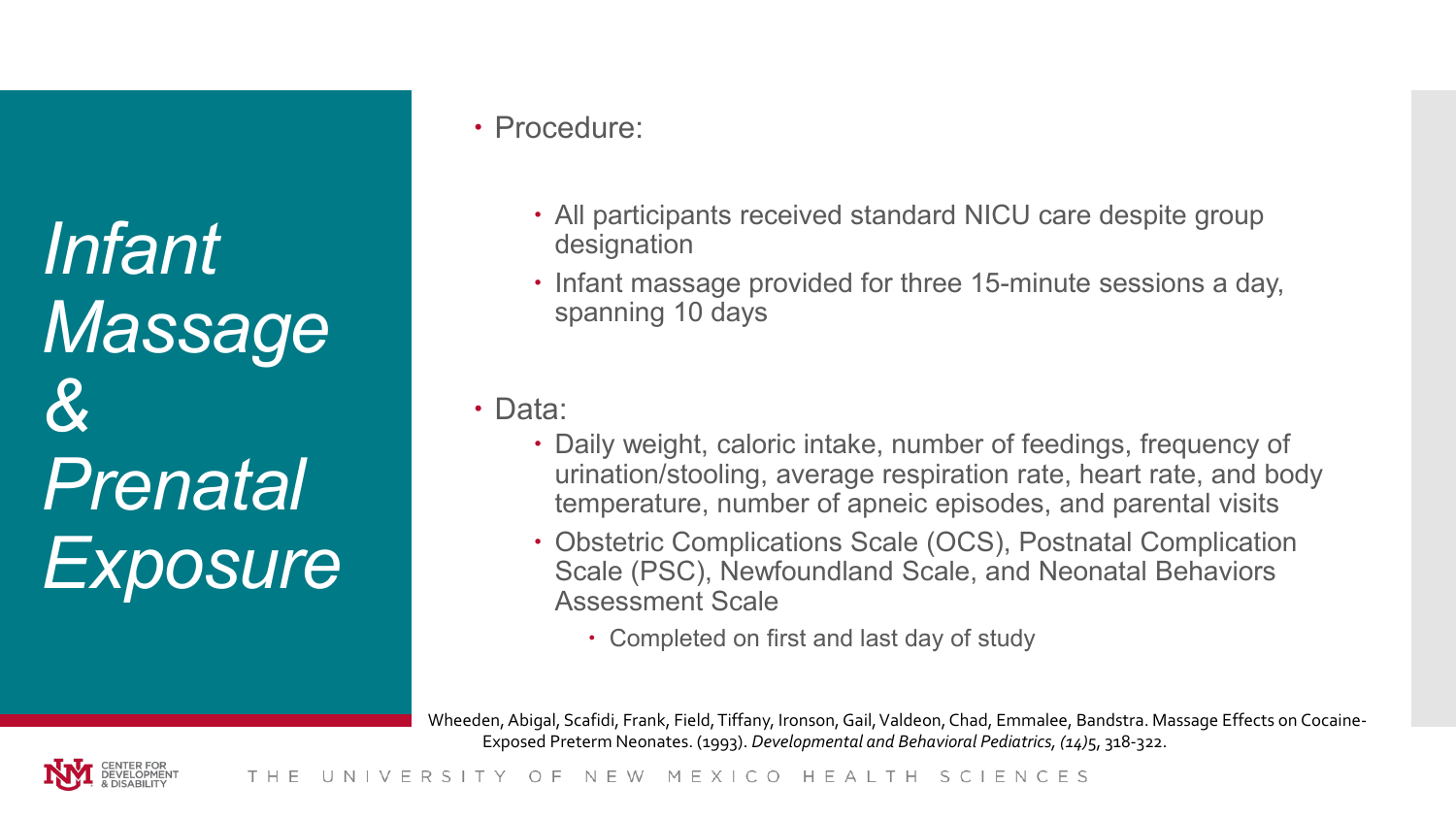*Infant Massage & Prenatal Exposure*

#### Results/Discussion:

- Study findings indicate that infant massage can help improve the clinical course for babies born prematurely and prenatally exposed to cocaine
- Results showed greater weight gain, less postnatal complications, improved motor performance on the Brazelton exam, and less stress behaviors
- *"Clinically, this investigation has demonstrated an inexpensive treatment for improving the course of cocaine-exposed preterm infants. Intervention programs should be designed to allow such infants the opportunity to profit from massage therapy. Because of the potential polysubstance drug nature of this sampling, the findings of the study might apply to drugexposed infants in general" (Wheeden, et. al., 1993).*

Wheeden, Abigal, Scafidi, Frank, Field, Tiffany, Ironson, Gail, Valdeon, Chad, Emmalee, Bandstra. Massage Effects on Cocaine-Exposed Preterm Neonates. (1993). *Developmental and Behavioral Pediatrics, (14)*5, 318-322.

NEW MEXICO HEALTH SCIENCES VFRSI

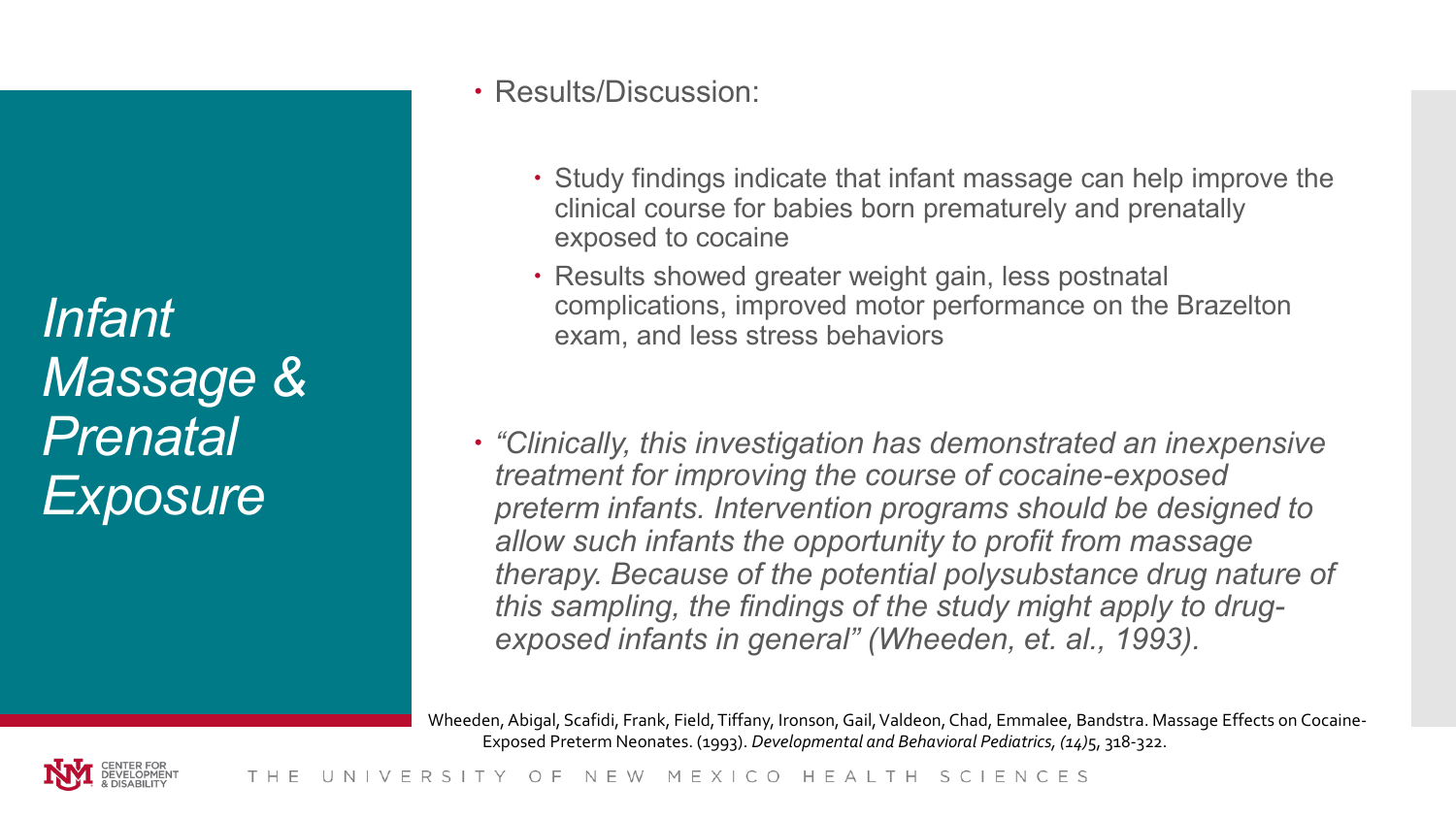*Postnatal Depression & Mother-Infant Outcomes*

- *Postnatal Depression and Mother and Infant Outcomes After Infant Massage, M. Higgins, et. al.*
	- Looked for evidence to see if infant massage is an effective tool for postnatal depression and mother-infant attachment
	- Study showed benefits improving mother's postnatal depression scores & mother-infant bond

O'Higgins, M., Roberts, St. James, Glover, V. Postnatal depression and mother and infant outcomes after infant massage. (2008). *Journal of Affective Disorders. (109)*1-2. 189-192.

NEW MEXICO HEAITH SCIENCES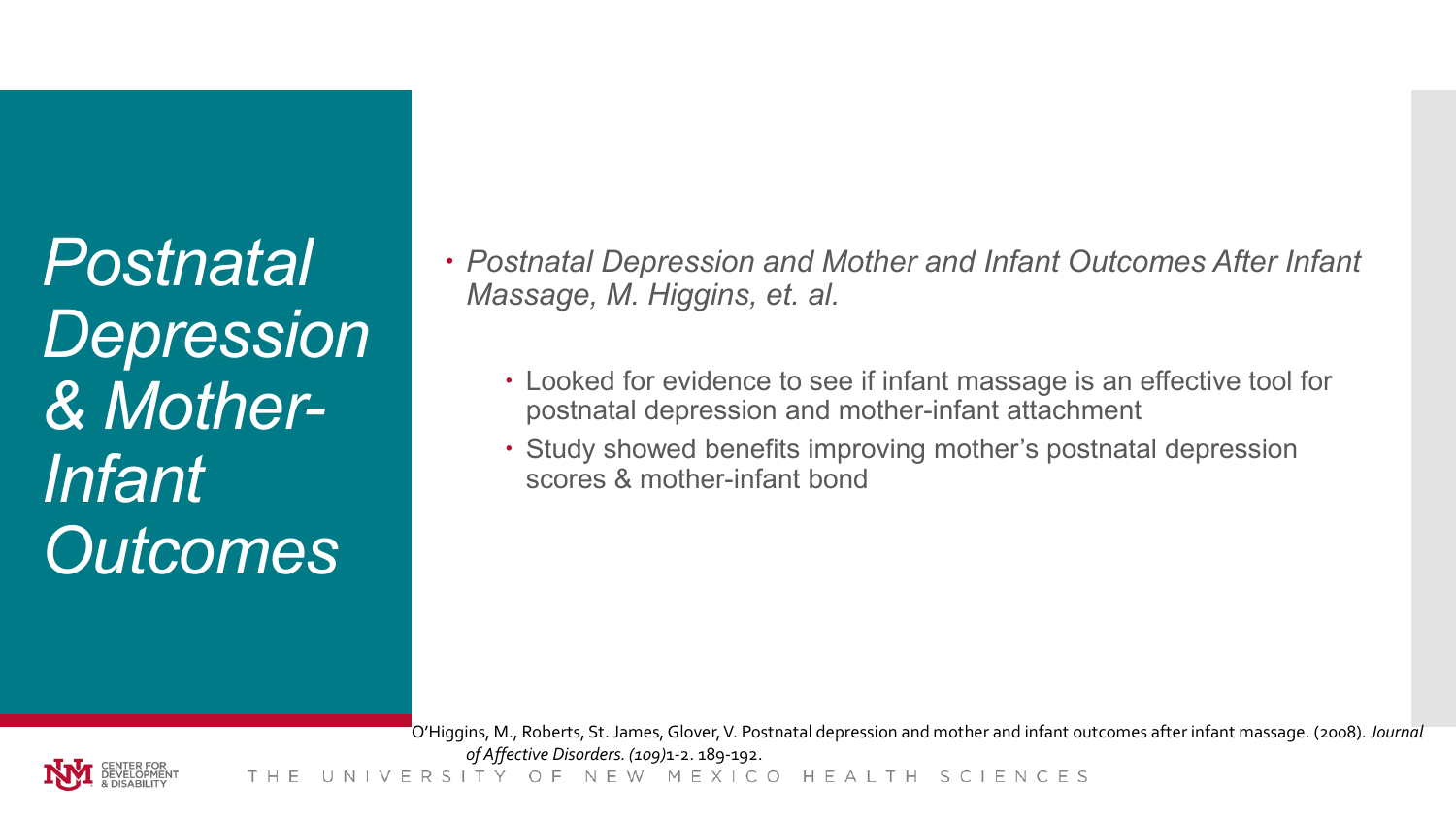*Postnatal Depression & Mother-Infant Outcomes*



O'Higgins, M., Roberts, St. James, Glover, V. Postnatal depression and mother and infant outcomes after infant massage. (2008). *Journal of Affective Disorders. (109)*1-2. 189-192.



NEW MEXICO HEALTH SCIENCES THE  $\bigcap$ E. FRSIT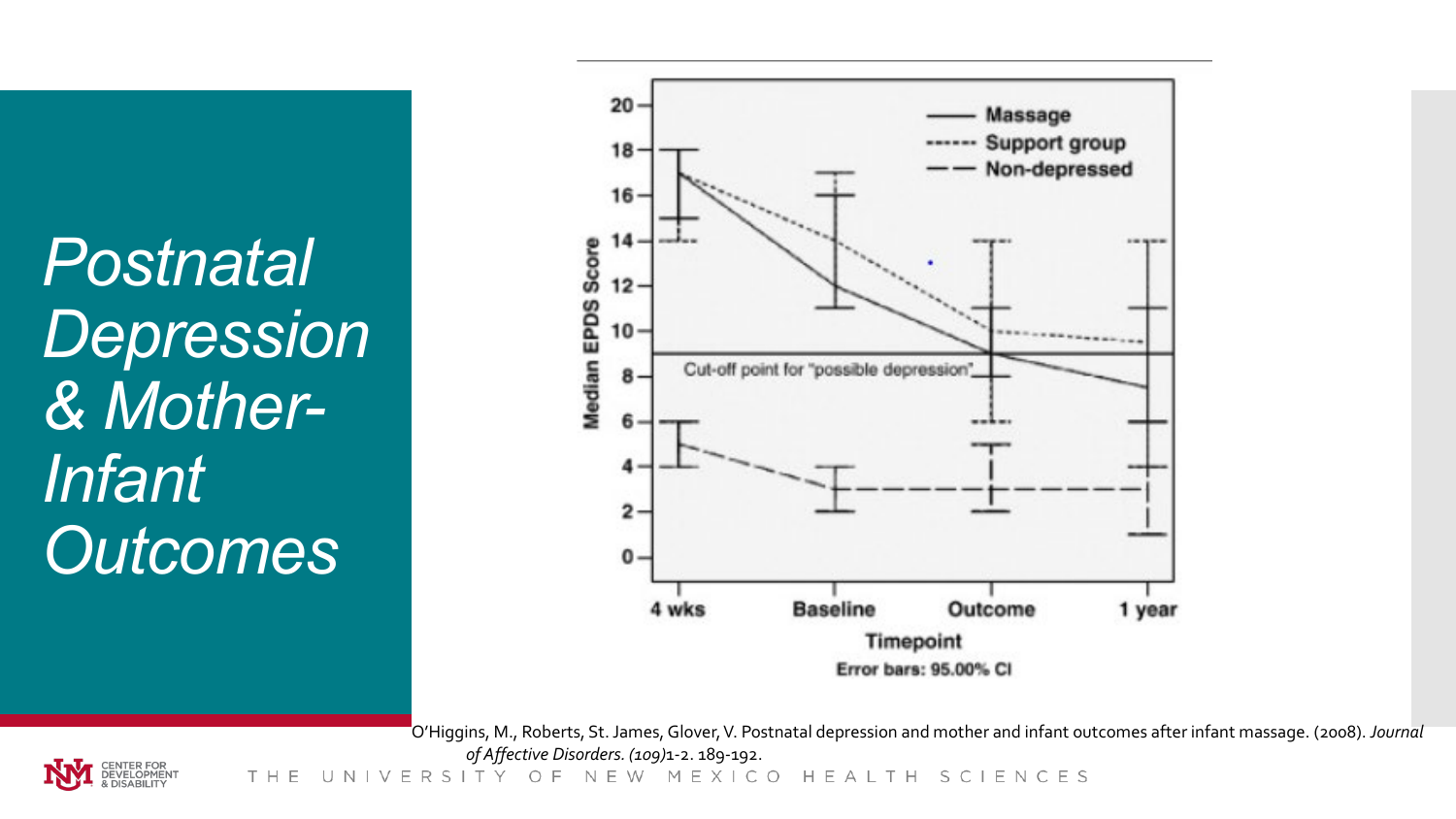*Infant Massage & Sleep*

- *Effectiveness of Infant Massage on Strengthening Bonding and Improving Sleep Quality, Hartanti, et. al.* (2019).
	- Looked into infant massage as a therapy to assist with sleep issues in babies
	- Mothers were taught infant massage, and used with their child for 35-37 days
- Study Instrument:
	- Maternal Attachment Inventory (MAI) measured caregiver bond/attachment with infant
	- Brief Infant Sleep Questionnaire (BISQ) measured infant's sleep quality and habits

Hartanti, Ainurrizma, Salimo, Harsono, Widyaningsih. Effectiveness of Infant Massage on Strengthening Bonding and Improving Sleep Quality. (2019). *Indonesian Journal of Medicine (4)*2, 165-175.

NEW MEXICO HEALTH SCIENCES THE

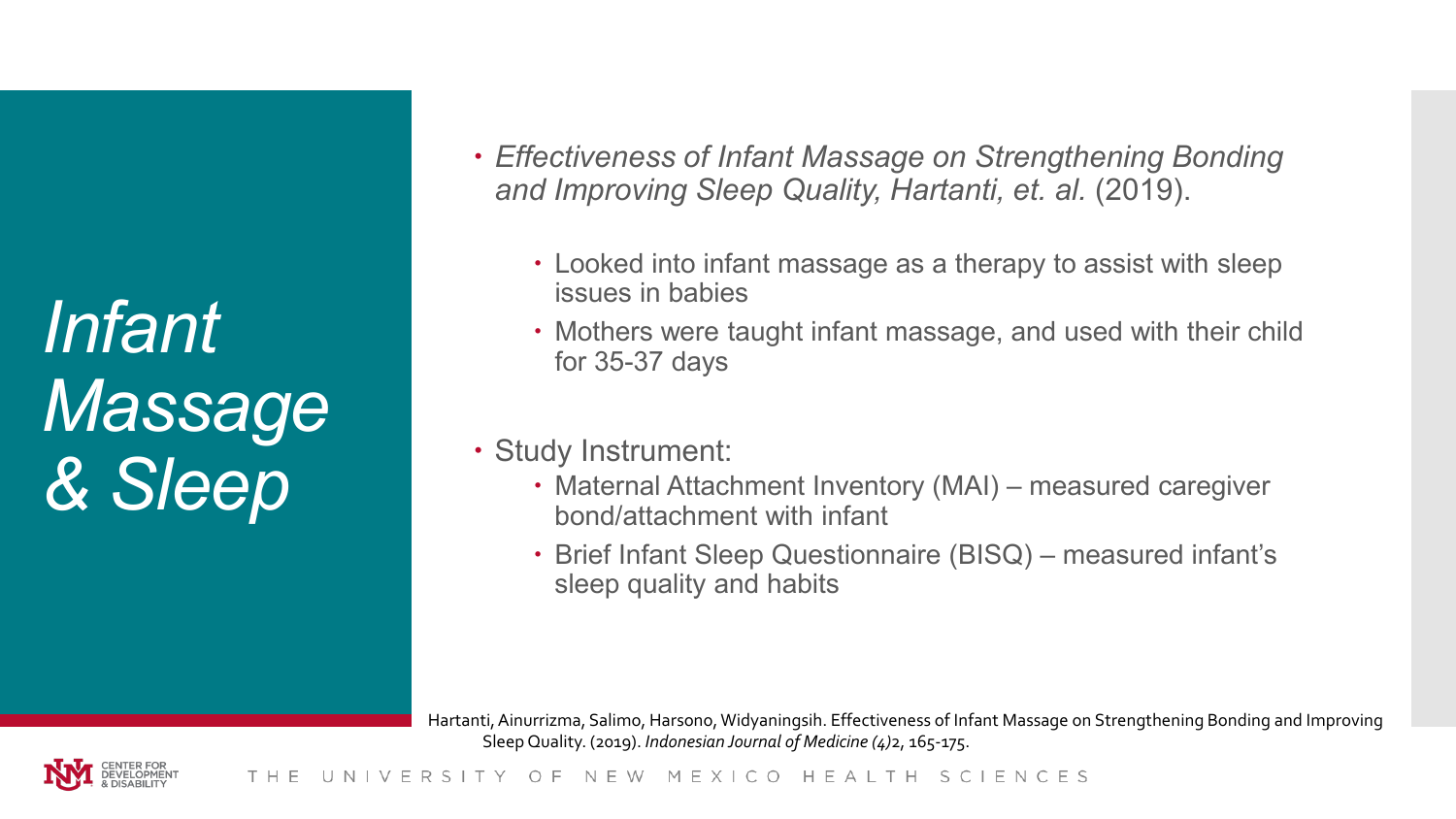*Infant Massage & Sleep*

Results/Discussion:

- Infants receiving massage showed improvement in:
	- Mother- baby bonding/attachment
	- Sleep duration
	- Number of awakenings
	- Duration of awakenings

Hartanti, Ainurrizma, Salimo, Harsono, Widyaningsih. Effectiveness of Infant Massage on Strengthening Bonding and Improving Sleep Quality. (2019). *Indonesian Journal of Medicine (4)*2, 165-175.

NEW MEXICO HEALTH SCIENCES THE UNI VERSI O F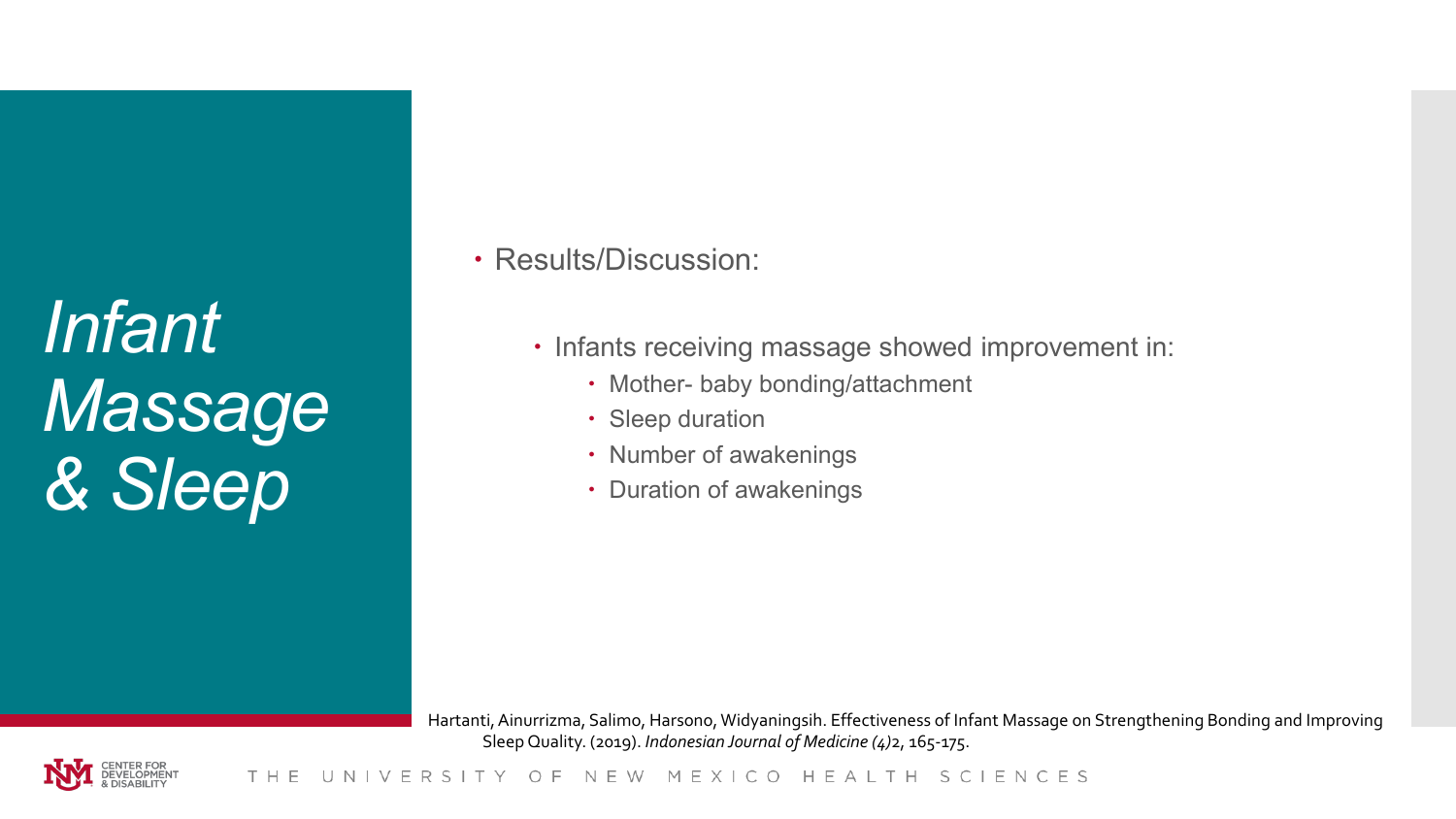### *Dissemenation Plan*

Coming Up:

- April 30<sup>th</sup>: Meet with interdisciplinary early intervention & Hatch team from Albuquerque & Las Cruces
- Presentation with UNM Focus group
- Create separate handouts that go into depth for each infant massage benefit to offer to families

Future Thoughts/Plans:

- Lovelace & Presbyterian NICUs
- Nurse Family Partnership, Parents as Teachers, & home visiting programs
- Metro FIT/Statewide FIT